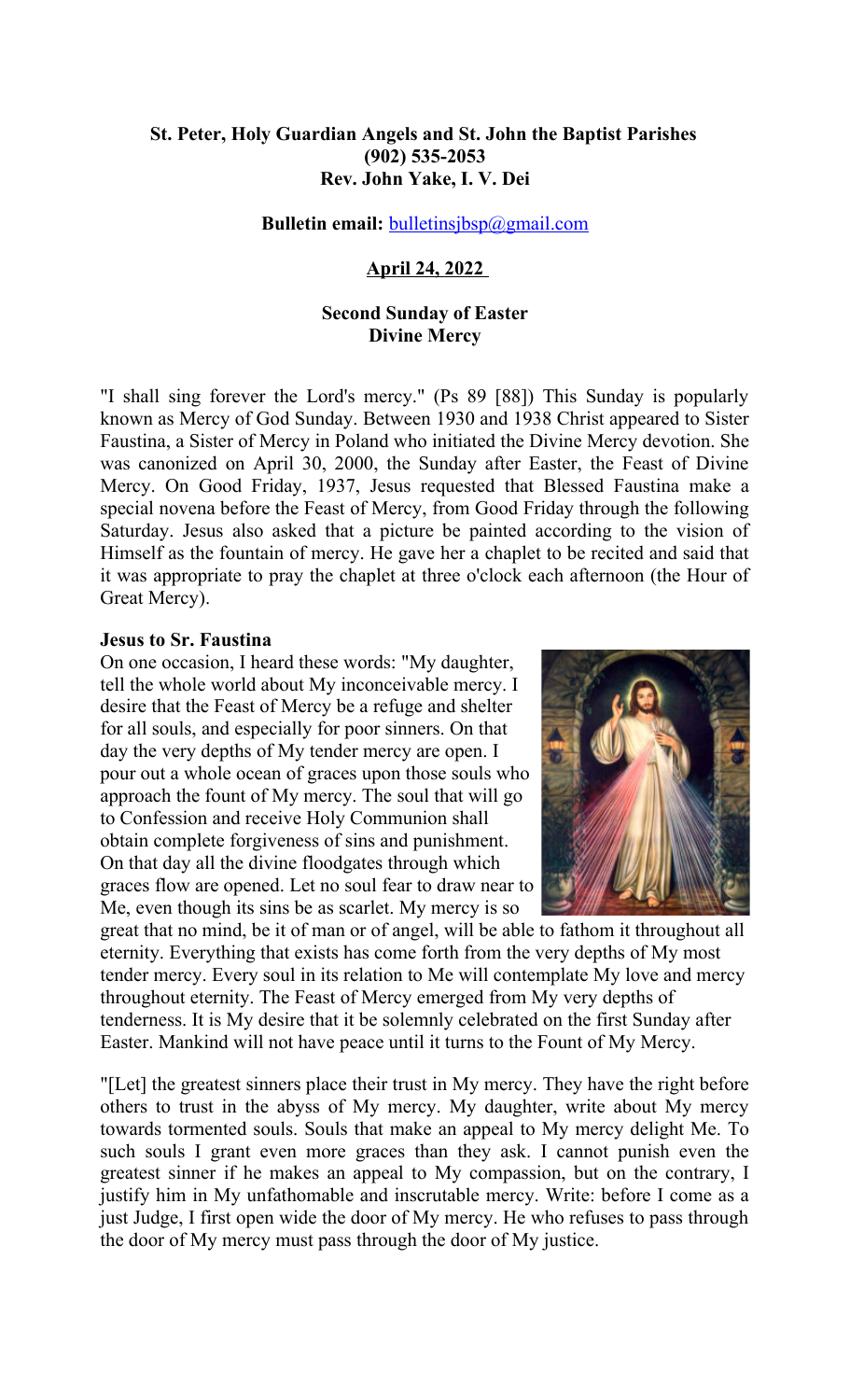"From all My wounds, like from streams, mercy flows for souls, but the wound in My Heart is the fountain of unfathomable mercy. From this fountain spring all graces for souls. The flames of compassion burn Me. I desire greatly to pour them out upon souls. Speak to the whole world about My mercy."

—Excerpted from *Diary of Sr. M. Faustina Kowalska*.

# **Sunday Readings**

The **First Reading** is Acts 5:12-16. In a few plain and simple sentences, St. Luke, who wrote the Acts, gives us a bird's eye view of the young Christian community in Jerusalem. Their firm belief was that the Christ, whom the leaders of the Jews had crucified unjustly, had been raised by the Father from the dead, and was now in glory at the Father's right hand in heaven. "The breaking of bread" in common, the Holy Eucharist, the means Christ had planned and instituted before his death, of remaining with them on earth, was the other great bond of unity and strength which made them a compact community, distinct from their fellow Jews who refused to believe.

As yet they had no plans as to how the good news of God's intervention in the eternal destiny of man was to be brought to the world. They humbly and patiently waited for inspiration from the Holy Spirit whose direction and assistance Christ had promised them (Acts 1:4-7). This came in due time and the Apostles and their followers did their part nobly when called upon, as the later chapters of Acts show.

What must strike any reader of the story of the disciples' relationship with Christ before and after his resurrection, is the infinite power of God's grace on the minds of men. We must remember that Jesus of Nazareth lived, preached and died as a mere man in the eyes not only of his chosen Apostles. That he had the power of miracles from God they knew. That he would use this power to prevent his enemies capturing and condemning him to death must have been their firm conviction up to Holy Thursday night. What they did not know or grasp, until the resurrection, was that he was the true Son of God, even though he had given many hints of it. His divinity was hidden so that as the one true man acting as representative of the human race he could carry out the divine plan, giving absolute obedience to the will of the Father, even though that led him to the death of the. cross. By doing this he earned for all men, of all time, the title of adopted sons of God and heirs of heaven.

Once the Apostles grasped the fact of the resurrection they recognized, in the beloved Master whom they had followed for three years, the One he truly was. They recognized in him the God-man—the man who had drained the cup of human sufferings to its bitter end, and the hidden God who allowed his divinity to appear again only when he had completed the task his Father had given him to do. St. Peter on the day of Pentecost expressed this new faith of the Apostles briefly but effectively: " Let the whole house of Israel know that God (the Father) has made this Jesus whom you crucified both Lord (God) and Christ (the promised Messiah)." The resurrection, in other words, proved that Christ the Messiah was God as well as man.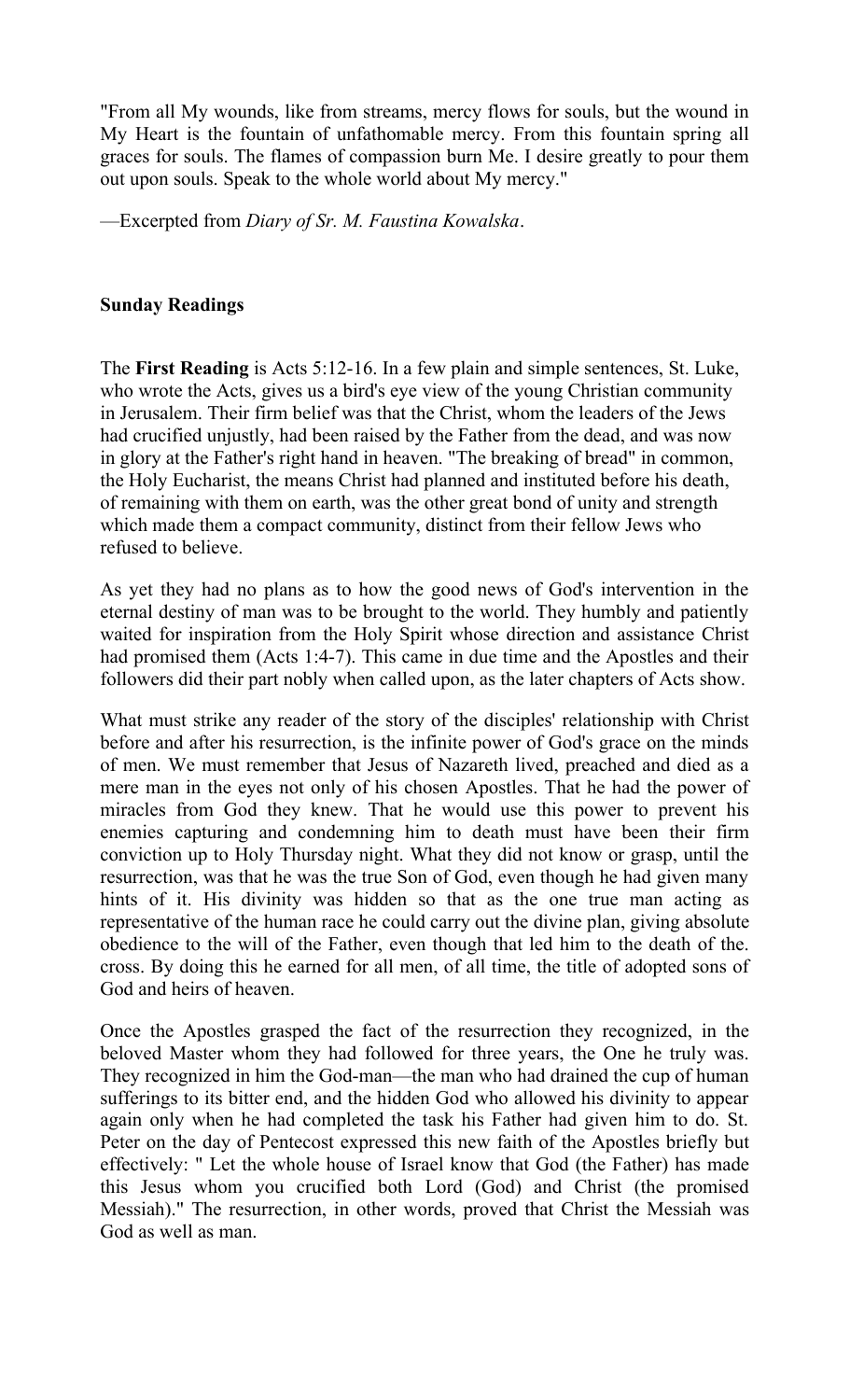The resurrection, for us too, is the solid foundation of our Christian faith. We are followers of Christ who was God and man. His life's work on earth was on our behalf, to earn heaven for us. He has taught us how to get there. If we follow him we cannot go astray. He has guaranteed us all the necessary graces and helps that we need on the road, and we have but to accept them. His rising from the tomb was the key to open all human tombs and graves. We too shall rise like him with glorified bodies, free from all earthly ills, ready to enjoy an everlasting heaven, if we clutch that key to our hearts. It is the key of faith in Christ, of hope in his divine promise, and of love for the God who has so lovingly planned and prepared a home of eternal happiness for us.

The **Second Reading** is Revelation 1: 9-13; 17-19. These inspired words of John, read to us today, are intended to inspire us with still greater love and gratitude to the Risen Savior, who has earned for us a new life of glory and happiness beyond the grave, if we remain faithful to our Christian faith during the few short years of our earthly life. The death and resurrection of Christ have taken the sting out of death for all true believers in Christ. As St. Paul says, referring to our resurrection: " When our mortal body puts on immortality, then shall come to pass the word that is written . . .O death where is your victory? O death where is your sting?" (1 Cor. 15: 54). So no truly believing Christian should really worry about death or grieve for those who have gone. This does not mean that we must not care for our health, or that we can afford to be reckless and foolish in our mode of living. Each one of us has a certain number of years allotted to him in which he is to carry out God's will on this earth. We are not doing God's will if we shorten that term through our own fault. Not only is suicide sinful; so also is wilful abuse of health, which shortens one's life.

It is often said that death is the one and only future event in our lives of which we can be absolutely certain. But for the sincere Christian, that is for the one who is honestly, if fumblingly, trying to live each day in the love of God, there is a second certainty and it is: that death will open the door into the halls of heaven. Instead of being something to dread and fear it is the necessary prelude to our perfect joy and happiness.

If there really are people who have convinced themselves rationally that there is no such person as God, and no life after death, they must have every reason to fear death and to dread the very thought of it. They have to leave everything and everyone they know and love—and leave them forever. The grave is indeed the end for them, if their strange philosophy is true. For us Christians and for all others who believe in God and life after death, that is, for the vast majority of mankind, death is rather the beginning of our real existence. We know that it separates us from our loved ones but only for a short space of time. Even this is not a real separation, for we are still members of Christ's body and can intercede for and help those loved ones we leave behind.

Christ has the keys of death and of the underworld—he has given those keys to us in the sacraments and all the other aids he has left us in his Church. If any Christian fails to rise glorified from his grave he must have foolishly thrown away the keys or refused to learn how to use them. Such Christians, thank God, are few and far between. I have no intention of increasing their number by being among them.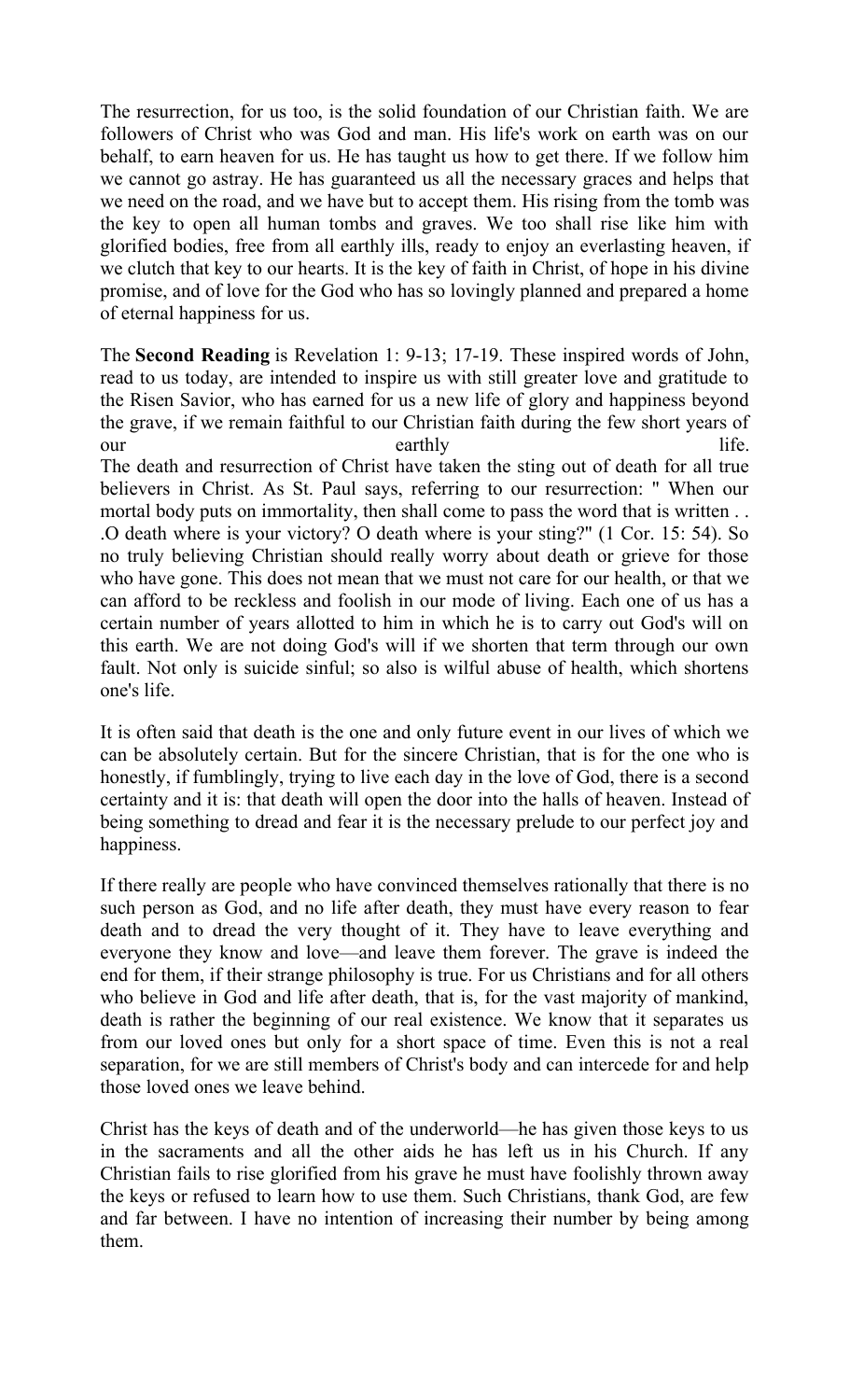The **Gospel** is John 20:19-31, doubting St. Thomas. It may surprise and amaze us that the Apostles were so reluctant to believe that Christ had risen from the dead, to live forever in glory with his Father in heaven. But we must remember that during their two or three years with him they saw nothing in him but a mere man, one with divine powers, but yet a man; certain prophets of the Old Covenant had some such powers also. Christ had "emptied himself of his divine nature, and he had foretold his resurrection many times. But that he could be really God, as well as man, was something they could not then grasp, and if he was a mere man death had to be the end.

Their slowness of faith had its value for the future Church and for all of us. If they had been expecting the resurrection, and anxiously looking forward to it, people could say that they imagined it, that they persuaded themselves it had happened. Indeed, there have been men proud of their acuteness of judgement, who have said that the story of the resurrection is a story of mass hallucination, although all the evidence proves the opposite. Their conviction that it could not happen, could not be removed from their minds except by impressive evidence that it had. Hallucination is born in a mind already expecting and hoping for the imagined fact.

We can thank the Apostles and especially Thomas, the last to give in, that our faith in the resurrection and divine glorification of Christ is that much the stronger. Our Christianity which would have ended before the first Easter week had passed, if Christ had not risen in glory, spread rapidly to the then known world and is still spreading, because its author was none other than Christ "our Lord and our God." How prophetic were the words of of Gamaliel at the meeting of the Sanhedrin which tried to prevent the Apostles from preaching the new Christian faith: "If this plan or work is of men, it will be overthrown; but if it is of God, you will not be able to overthrow it." (Acts 5: 38-39).

**Sacrament of Baptism please call the office: Rev. John Yake, I.V. Dei**

## **Instructors for baptism:**

Mary Fougere, SJB 902) 535-2699 Rose Pâté, SP (902) 302-7011 Vera Doucette, HGA (902) 785-4018

## **Sacrament of Matrimony**

Please call Fr. Yake six months prior to the wedding date. Call Family Service of Eastern Nova Scotia to register for upcoming courses 902- 849-4772. Ask for Tasia Boucher, thoucher@fsens.ns.ca

**Saturday, April 23, 2022**

| SН                        | $4:00$ PM |
|---------------------------|-----------|
| HGA                       | 5:30 PM   |
| + Alphie & Joseph Martell |           |

| <u>Sunday, April 24, 2022</u> |          |
|-------------------------------|----------|
| S.JB                          | 9:00 AM  |
| +Eileen Yuille                |          |
| <b>SP</b>                     | 10:30 AM |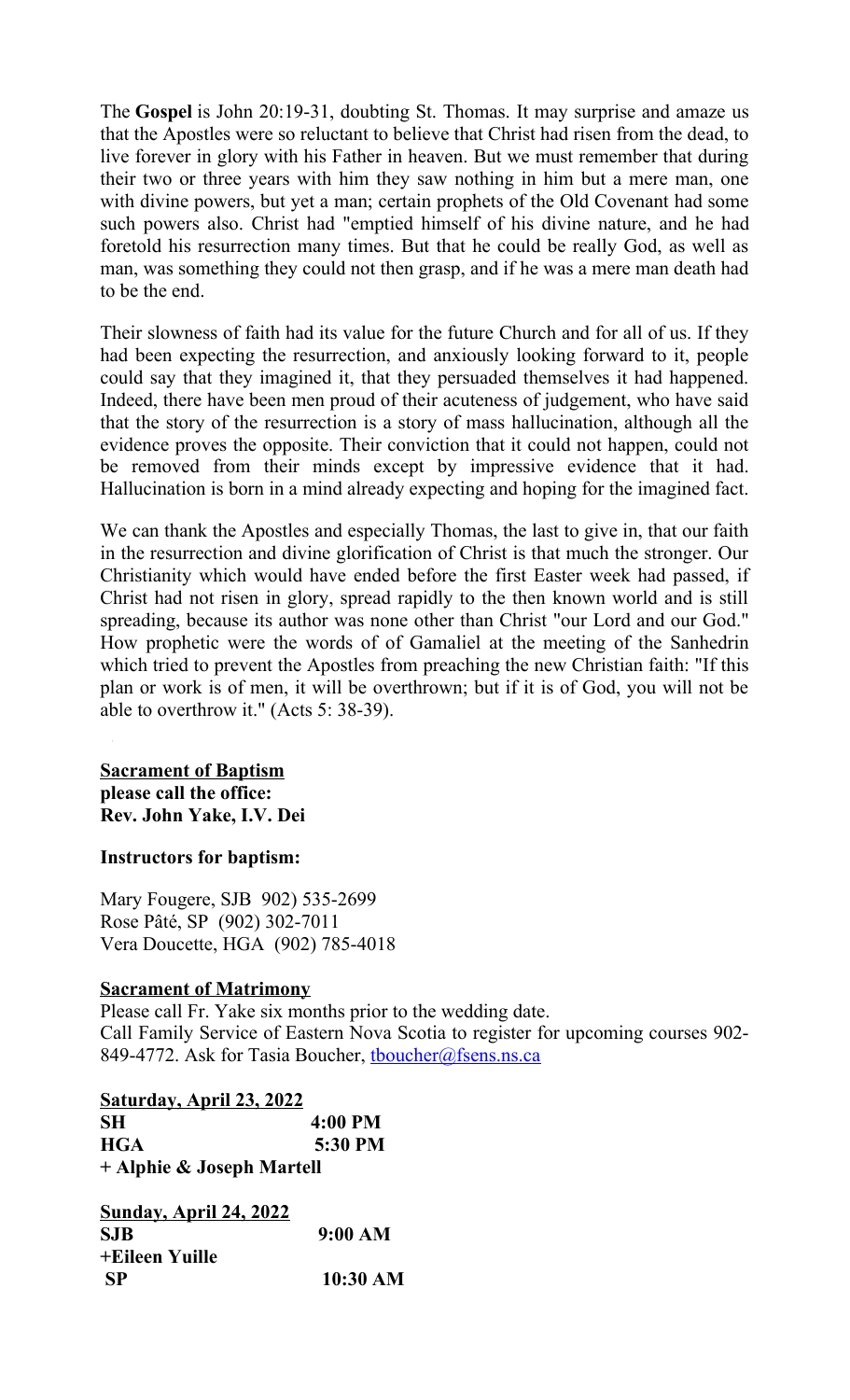**+ Kemp LaRade**

**Monday, April 25, 2022 HGA 1:00 PM Mass of the Resurrection + John Walter Martell**

**Tuesday, April 26, 2022 SJB 4:00 PM + James "Jimmy" Wedge**

**Wednesday, April 27, 2022 SP 11:00 AM Mass of the Resurrection +James "Jimmy" Wedge No 9:00 AM Mass**

**Friday, April 29, 2022 HGA 11:00 AM**

**Saturday, April 30, 2022 SH 4:00 PM HGA 5:30 PM + Catherine, Charlie & Walter A. Bona**

**Sunday, May 1, 2022 SJB 9:00 AM + deceased members of the Fougere Family (Sampsonville) James, Ethel, Alex, Anita, John, Tommy & Peter SP 10:30 \* Special Intentions**

## **Receipts**

# **Holy Guardian Angels Easter Weekend**

| Envelopes & Loose   | 690.00 |
|---------------------|--------|
| Candles             | 23.00  |
| Development & Peace | 100.00 |
| <b>Share Lent</b>   | 95.00  |
| Holy Land           | 228.00 |
|                     |        |

# **Total \$ 1,136.00**

## **St. John the Baptist**

| <b>Easter Weekend</b>     |               |        |
|---------------------------|---------------|--------|
| Envelopes & Loose         | $\mathcal{S}$ | 969.00 |
| Share Lent (Dev. & Peace) |               | 30.00  |
| Lenten Folders            |               | 250.00 |
| Holy Land                 |               | 315.00 |
|                           |               |        |

| Total | \$1,564.00 |
|-------|------------|
|       |            |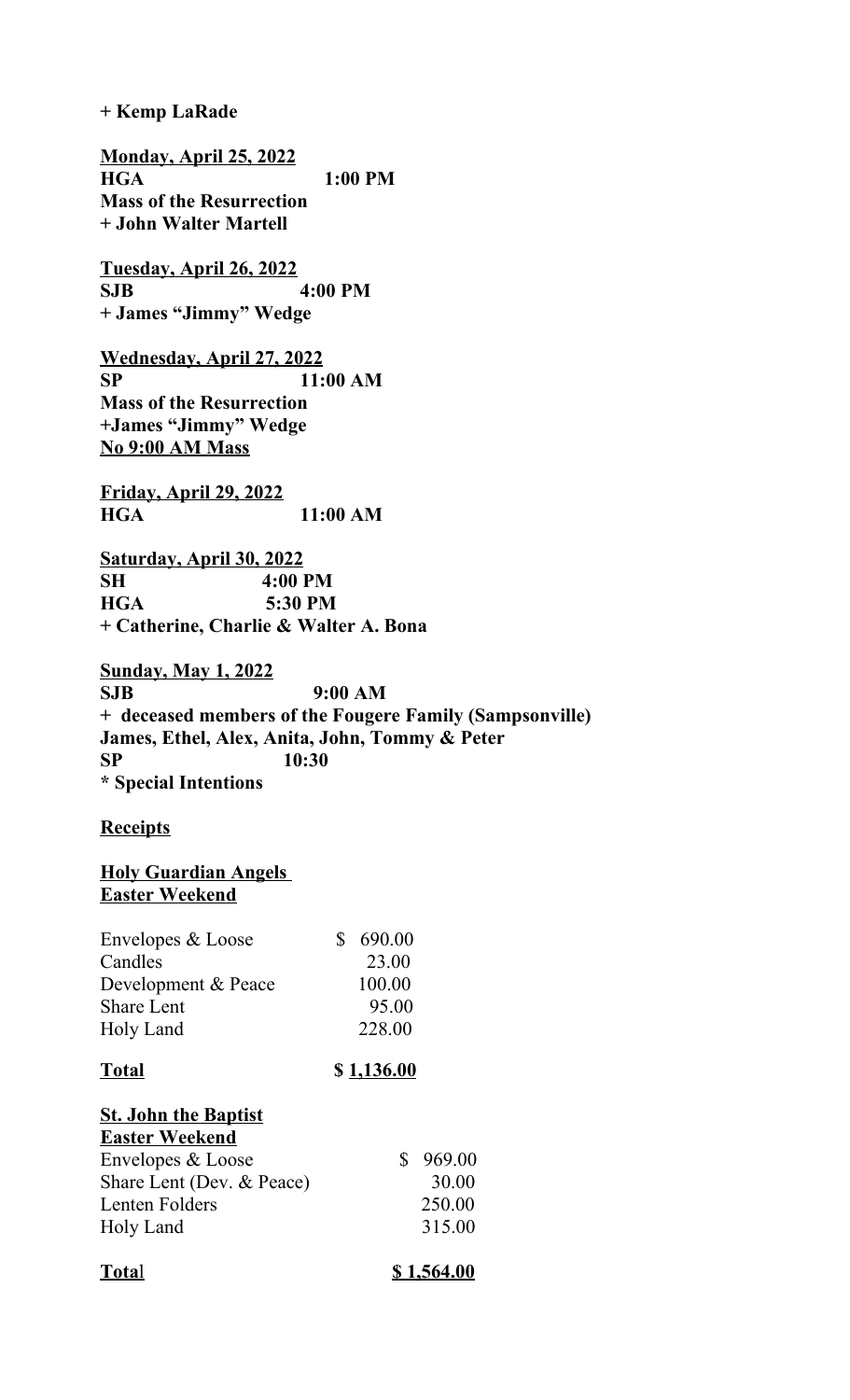## **St. Peter's Easter Weekend**

| Envelopes & Loose | \$1,540.00 |
|-------------------|------------|
| Candles           | 6.00       |
| Share Lent        | 80.00      |
| Cemetery          | 500.00     |
| Holy Land         | 401.00     |
| <b>Total</b>      | \$2,527.00 |

# **COMMUNITY EVENTS**

**HGA: Birthday celebration that was scheduled for Charlie Sampson** at Community Centre on Sunday, April 24 has been cancelled.

**SJB:** Merchandise Bingo to be held on May 1st, 1:45 PM at the Tara Lynne Centre, River Bourgeois. Sponsored by the River Bourgeois Community Seniors Club.

**St. Peter's Parish Altar Society** would like to "Thank you" for your monetary donations to our Bake-less Bake Sale." Your ongoing support is very much appreciated. We would like to wish you a very happy and blessed Easter, as we

celebrate our Risen Christ.

## **From the Diocese**

*"In the life of each one of us, there are moments of difficulty and moments of wellbeing. God does not call us out of this world of constant tension; rather it is within this world that we are invited to witness to reconciliation and peace."*

Read the full Easter message from Bishop Raymond Poisson, president, Canadian Conference of Catholic Bishops

[https://www.cccb.ca/announcement/message-for-easter-2022-by-bishop-raymond](https://antigonishdiocese.us11.list-manage.com/track/click?u=46108c95b96680ff598b4aa1d&id=a21d8c8c52&e=60939d450d)[poisson-bishop-of-saint-jerome-and-of-mont-laurier-and-president-of-the-canadian](https://antigonishdiocese.us11.list-manage.com/track/click?u=46108c95b96680ff598b4aa1d&id=a21d8c8c52&e=60939d450d)[conference-of-catholic-bishops/](https://antigonishdiocese.us11.list-manage.com/track/click?u=46108c95b96680ff598b4aa1d&id=a21d8c8c52&e=60939d450d)

In French: [https://www.cccb.ca/fr/announcement/message-de-paques-2022-de](https://antigonishdiocese.us11.list-manage.com/track/click?u=46108c95b96680ff598b4aa1d&id=a908ee28a1&e=60939d450d)[mgr-raymond-poisson-eveque-de-saint-jerome-et-de-mont-laurier-et-president-de](https://antigonishdiocese.us11.list-manage.com/track/click?u=46108c95b96680ff598b4aa1d&id=a908ee28a1&e=60939d450d)[la-conference-des-eveques-catholiques-du-canada/](https://antigonishdiocese.us11.list-manage.com/track/click?u=46108c95b96680ff598b4aa1d&id=a908ee28a1&e=60939d450d)

**May 31, 3 pm Investiture of the Pallium St. Mary's Cathedral Basilica, Halifax**